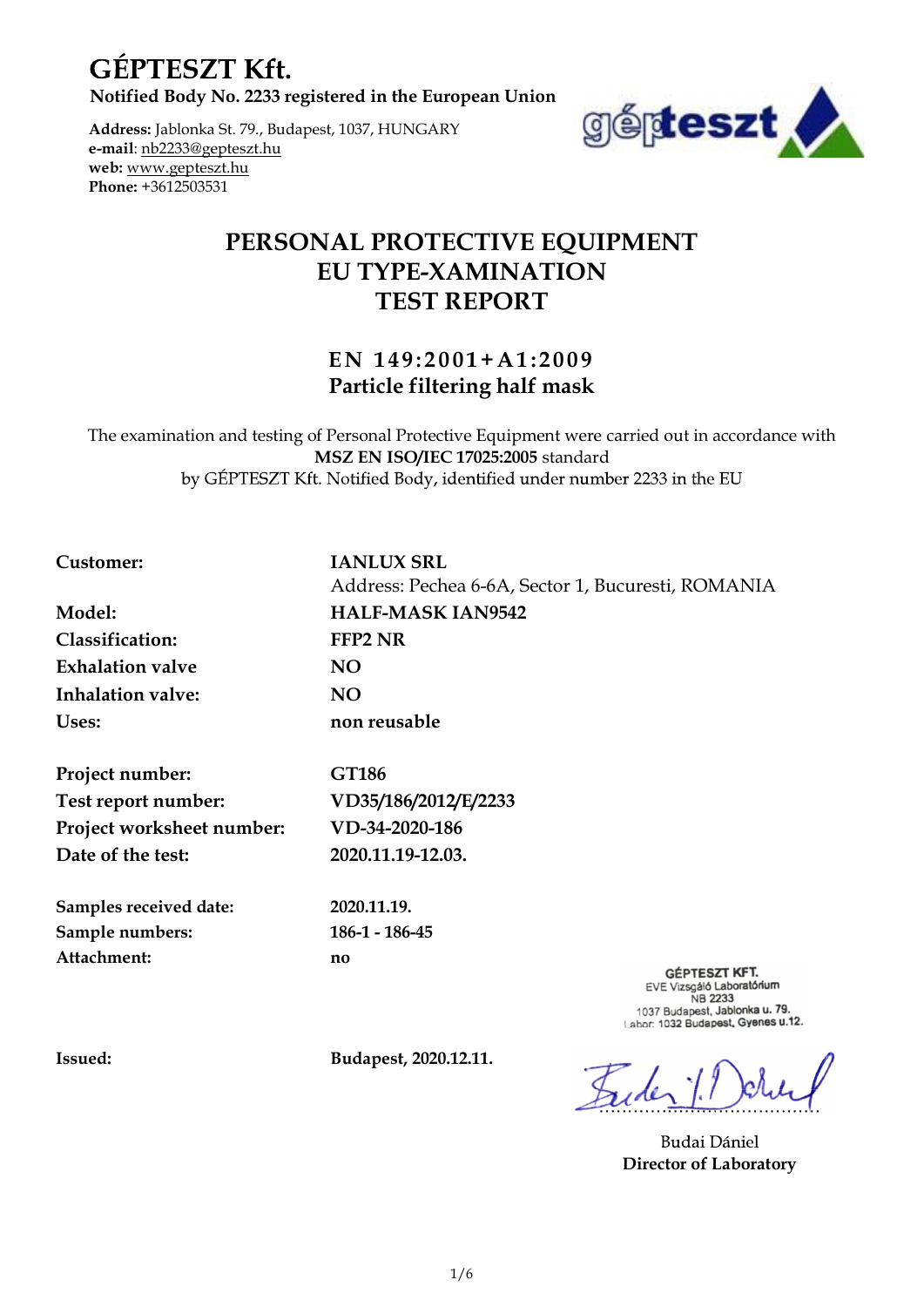

# Relevant standards, directives and requirements: EN 149:2001+A1:2009 Filtering half masks to protect against particles

# Description of the sample

The foldable mask is sold in white colour and consists of 5 layers:

- 1. 1. 1995/186/2012/E/2233<br>1. 149:2001+A1:2009 Filtering half masks to protect against particles<br>1149:2001+A1:2009 Filtering half masks to protect against particles<br>1. Layer 1: Spunbond non woven material, for splash resis humidity and/or getting wet. mber of document: VD35/186/2012/E/2233<br>
149:2001+A1:2009 Filtering half masks to protect against particles<br>
149:2001+A1:2009 Filtering half masks to protect against particles<br>
1. Layer 1: Spunbond non woven material, for s
- 
- 
- 
- 

**Example 1. Layer 3: Hotel State State 3: Layer 3: Meltical State State State State State State State State State State State State State State State State State State State State State State State State State State State** mber of document: VD35/186/2012/E/2233<br>
evant standards, directives and requirements:<br>
4149:2001+A1:2009 Filtering half masks to protect against particles<br>
cription of the sample<br>
foldable mask is sold in white colour and 19.42 total modes of the sample and total material, protectives and requirements:<br>
19.2001+A1:2009 Filtering half masks to protect against particles<br>
19.2001+A1:2009 Filtering half masks to protect against particles<br>
1. La IAN9542 contain polypropylene ear loops for attaching to user and a nose wire band containing two core metal wrapped in polyethylene with purpose of molding on user face. The system made with ear loops and nose bridge assures a fit and tight compatibility between mask shape and user face



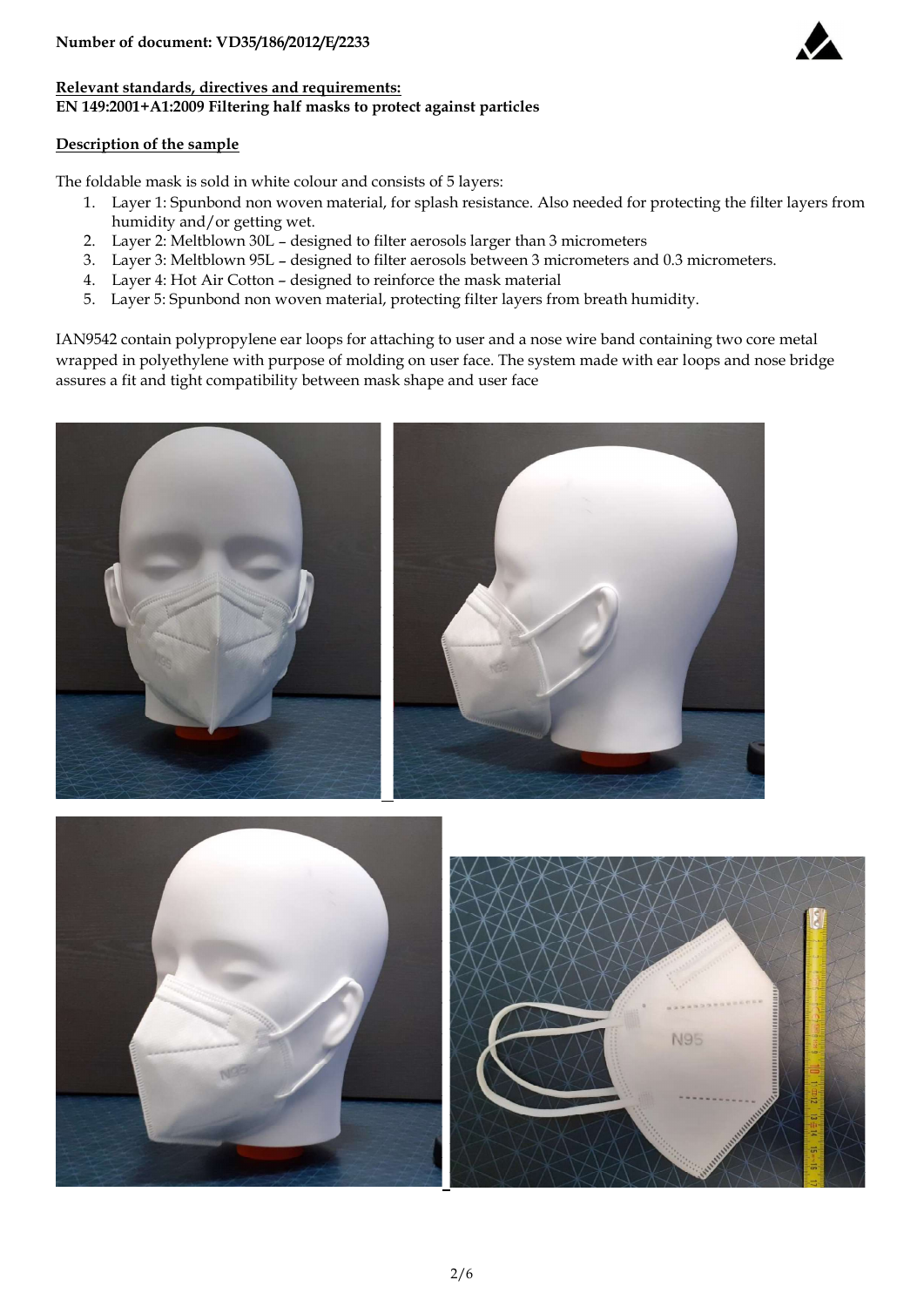

# Short description of EU-type tests:

| Number of document: VD35/186/2012/E/2233 |                                            |                                                |        |
|------------------------------------------|--------------------------------------------|------------------------------------------------|--------|
|                                          |                                            |                                                |        |
|                                          |                                            |                                                |        |
|                                          |                                            |                                                |        |
|                                          | <b>Short description of EU-type tests:</b> |                                                |        |
| Requirement                              | <b>Test method</b>                         | Description                                    | Result |
| $7.4\,$                                  | 8.2                                        | Packaging                                      | Passed |
| 7.5                                      | 8.2                                        | Material                                       | Passed |
| 7.6                                      | 8.11                                       | Cleaning and disinfecting                      | NA     |
| 7.7                                      | 8.4                                        | Practical performance                          | Passed |
| 7.8                                      | 8.2                                        | Finish of parts                                | Passed |
| 7.9.1                                    | 8.5                                        | Total inward leakage                           | Passed |
| 7.9.2                                    | 8.11                                       | Penetration of filter material: NaCl           | Passed |
| 7.9.2                                    | 8.11                                       | Penetration of filter material: paraffin oil   | Passed |
| 7.10                                     | 8.4 and 8.5                                | Compatibility with skin                        | Passed |
| 7.11                                     | 8.6                                        | Flammability                                   | Passed |
| 7.12                                     | 8.7                                        | Carbon dioxide content of the inhalation air   | Passed |
| 7.13                                     | 8.4 and 8.5                                | Head harness                                   | Passed |
| 7.14                                     | 8.4                                        | Field of vision                                | Passed |
| 7.15                                     | 8.2, 8.3.4, 8.8                            | Exhalation valve(s)                            | NA     |
| 7.16                                     | $\overline{8.9}$                           | Breathing resistance                           | Passed |
| 7.17                                     | 8.10                                       | Clogging                                       | NA     |
| 7.18                                     | 8.2                                        | Demountable parts                              | NA     |
|                                          | $\qquad \qquad \blacksquare$               | Marking                                        | Passed |
|                                          | $\overline{\phantom{0}}$                   | Information to be supplied by the manufacturer | Passed |

# Analysis and details of EU-type test results:

# 7.4 Packaging

Each mask individual packed in polypropylene foil and 25 individual pcs of mask in a paper box. The packaging gives enough protection against mechanical damage or contamination.

# PASSED

# 7.5 Material

- conditioning S.W.: Sample nr: 186-25 to 186-27
- None of the particle filtering half masks have suffered mechanical failure of the facepiece or straps. - conditioning T.C.: Sample nr.: 186-8 to 186-10
- Particle filtering half masks did not collapse.

# PASSED

# 7.6 Cleaning and disinfecting (only for reusable masks)

Because the mask is non-reusable, this test was not carried out.

#### NA the contract of the contract of the contract of the contract of the contract of the contract of the contract of the contract of the contract of the contract of the contract of the contract of the contract of the contrac

# 7.7 Practical performance

The particle filtering half masks are tested by practical performance tests under realistic conditions.

- 1. Walking test for 10 min
- 
- 2. Work simulation tests:  $-$  walking on the level with headroom of  $(1,3 \pm 0,2)$  m for 5 min;

— crawling on the level with headroom of  $(0.70 \pm 0.05)$  m for 5 min;  $-$  filling a small basket 20x in 10 min;

| <b>Subjects</b> | <b>Samples</b> | Conditioning | Result |
|-----------------|----------------|--------------|--------|
| DL              | 186-1          | ΔR<br>л.п.   | PASSED |
| . TT            | 186-2          | A.R.         | PASSED |

There were not any imperfections related to the wearer's acceptance.

# PASSED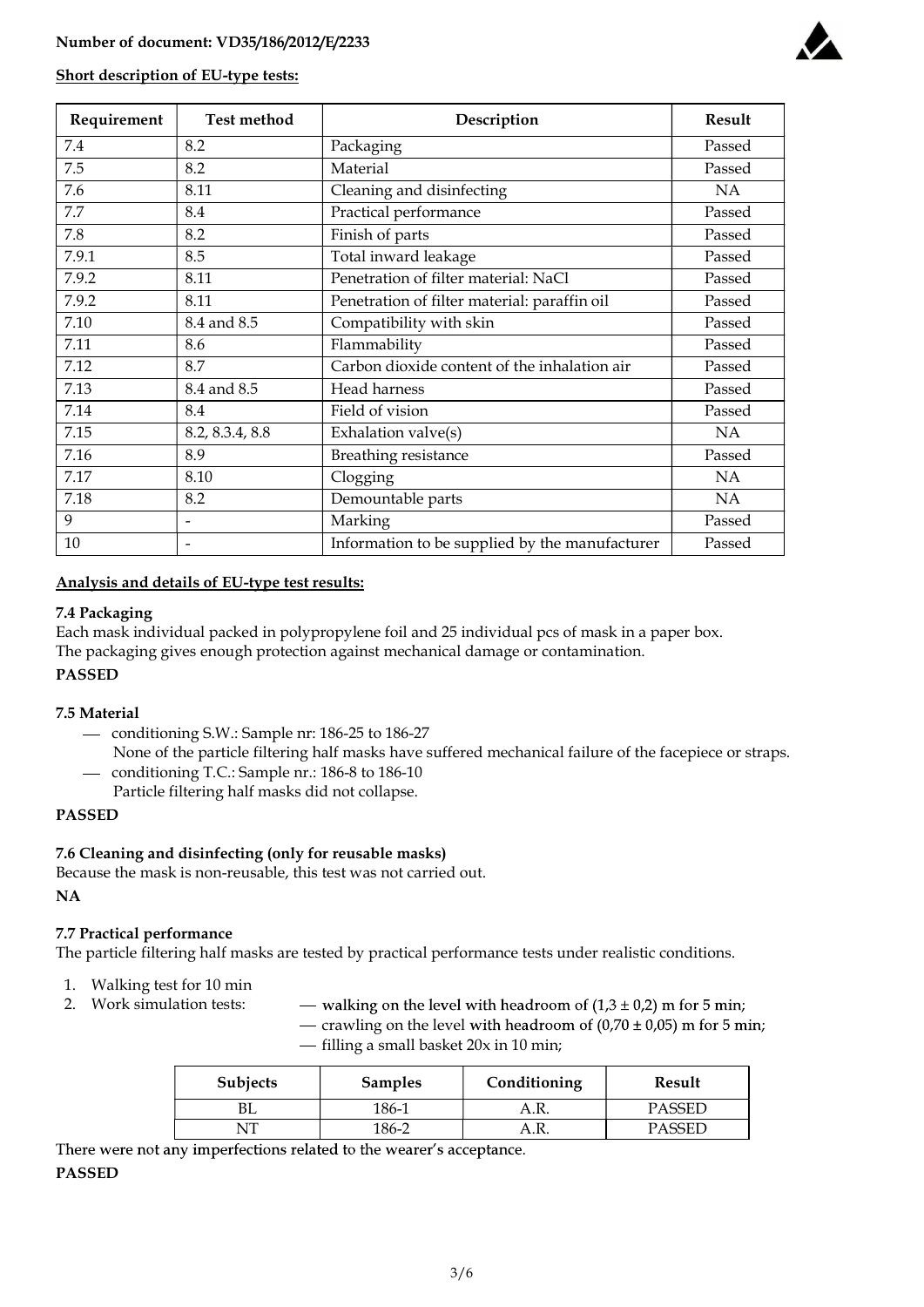# Number of document: VD35/186/2012/E/2233



# 7.8 Finish of parts

Parts of the device are likely to come into contact with the wearer have no sharp edges or burrs. PASSED

# 7.9.1 Total inward leakage

With sodium chloride aerosol. The masks were in good condition. Number of subjects were replaced, because of not fitting/facial dimensions: ...0.........

|            | Subjects facial dimensions |                                        |     |                    |  |  |  |
|------------|----------------------------|----------------------------------------|-----|--------------------|--|--|--|
| Subject    | Face length,<br>mm         | Face width,<br>Face depth,<br>mm<br>mm |     | Mouth width,<br>mm |  |  |  |
| BL         | 110                        | 140                                    | 130 | 50                 |  |  |  |
| NT         | 122                        | 134                                    | 142 | 57                 |  |  |  |
| NA         | 130                        | 120                                    | 130 | 50                 |  |  |  |
| LA         | 123                        | 140                                    | 105 | 60                 |  |  |  |
| ΒA         | 140                        | 155                                    | 105 | 65                 |  |  |  |
| <b>KCS</b> | 113                        | 143                                    | 127 | 54                 |  |  |  |
| BΚ         | 128                        | 150                                    | 111 | 51                 |  |  |  |
| BP         | 120                        | 125                                    | 116 | 57                 |  |  |  |
| RE         | 115                        | 138                                    | 112 | 48                 |  |  |  |
| PA         | 120                        | 165                                    | 120 | 70                 |  |  |  |

|                       | Subjects facial dimensions |       |                         |                    |                 |      |              |            |  |
|-----------------------|----------------------------|-------|-------------------------|--------------------|-----------------|------|--------------|------------|--|
|                       | Subject                    |       | Face length,            | Face width,        | Face depth,     |      | Mouth width, |            |  |
|                       |                            |       | mm                      | mm                 | mm              |      | mm           |            |  |
|                       | <b>BL</b>                  |       | 110                     | 140                | 130             |      | 50           |            |  |
|                       | NT                         |       | 122                     | 134                | 142             |      | 57           |            |  |
|                       | NA                         |       | 130                     | 120                | 130             |      | 50           |            |  |
|                       | LA                         |       | 123                     | 140                | 105             |      | 60           |            |  |
|                       | <b>BA</b>                  |       | 140                     | 155                | 105             |      | 65           |            |  |
|                       | <b>KCS</b>                 |       | 113                     | 143                | 127             |      | 54           |            |  |
|                       | BK                         |       | 128                     | 150                | 111             |      | 51           |            |  |
|                       | BP                         |       | 120                     | 125                | 116             |      | 57           |            |  |
|                       | RE                         |       | 115                     | 138                | 112             |      | 48           |            |  |
|                       | PA                         |       | 120                     | 165                | 120             |      | 70           |            |  |
|                       |                            |       | Total inward leakage, % |                    |                 |      |              |            |  |
| Subject               | Sample                     | Cond. | Walk                    | Head<br>left/right | Head<br>up/down | Talk | Walk         | Mean, $\%$ |  |
| BL                    | 186-3                      | A.R.  | 5,24                    | 4,14               | 4,45            | 6,45 | 3,24         | 4,70       |  |
| $\rm{NT}$             | 186-4                      | A.R.  | 3,79                    | 4,42               | 3,73            | 7,97 | 5,69         | 5,12       |  |
| $\rm NA$              | 186-5                      | A.R.  | 3,73                    | 4,55               | 4,14            | 3,35 | 3,25         | 3,80       |  |
| ${\rm LA}$            | 186-6                      | A.R.  | 3,63                    | 3,05               | 4,03            | 7,17 | 3,51         | 4,28       |  |
| $\rm BA$              | 186-7                      | A.R.  | 3,72                    | 4,05               | 4,21            | 5,98 | 3,61         | 4,31       |  |
| $\rm KCS$             | 186-8                      | T.C.  | 3,63                    | 4,11               | 4,58            | 7,29 | 4,97         | 4,92       |  |
| $\rm BK$              | 186-9                      | T.C.  | 3,45                    | 3,80               | 4,41            | 3,47 | 4,48         | 3,92       |  |
| BP                    | 186-10                     | T.C.  | 3,97                    | 3,63               | 4,11            | 8,84 | 4,31         | 4,97       |  |
| $\mathrm{RE}^{\star}$ | 186-11                     | T.C.  | 3,65                    | 5,65               | 3,87            | 5,63 | 4,94         | 4,75       |  |
| PA                    | 186-12                     | T.C.  | 3,56                    | 4,10               | 5,21            | 6,45 | 3,62         | 4,59       |  |

# PASSED

# 7.9.2 Penetration of filter material: NaCl

NaCl aerosol: concentration: 4-12 mg/m3 , flow: 95 l/min

| Sample | Conditioning          | Penetration, % | Exposure, $\%$ |
|--------|-----------------------|----------------|----------------|
| 186-13 | A.R.                  | 0,85           | <b>NA</b>      |
| 186-14 | A.R.                  | 0,91           | <b>NA</b>      |
| 186-15 | A.R.                  | 0,70           | <b>NA</b>      |
| 186-16 | S.W.                  | 0,59           | <b>NA</b>      |
| 186-17 | S.W.                  | 0,64           | <b>NA</b>      |
| 186-18 | S.W.                  | 0,60           | <b>NA</b>      |
| 186-19 | $M.S\rightarrow T.C.$ | <b>NA</b>      | 0,70           |
| 186-20 | $M.S\rightarrow T.C.$ | <b>NA</b>      | 0,65           |
| 186-21 | $M.S\rightarrow T.C.$ | <b>NA</b>      | 0,67           |
|        | Maximum permitted:    | $6\%$          |                |

The penetration of the filter material did not exceed the maximum permitted 6 % in case of any masks. PASSED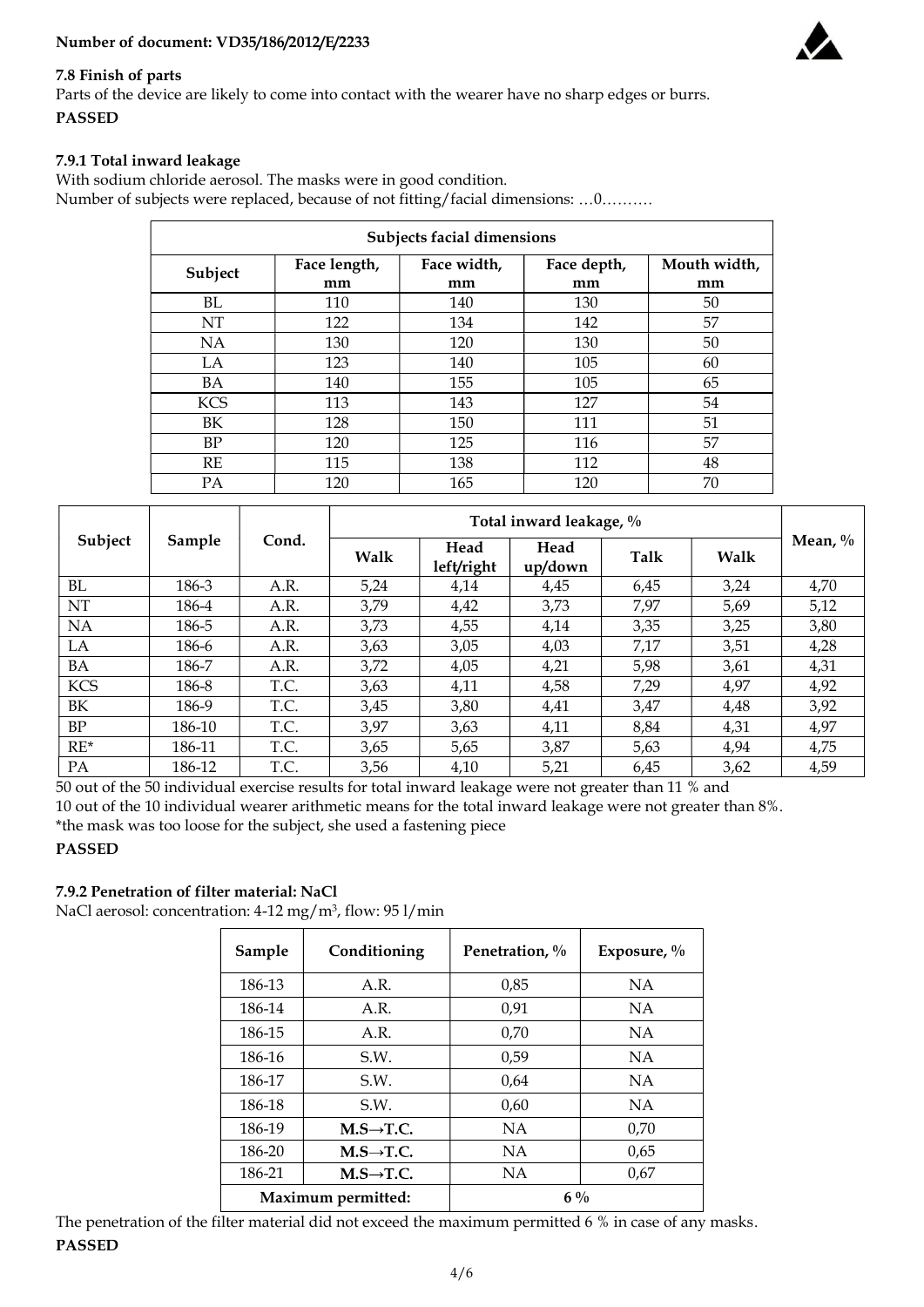# Number of document: VD35/186/2012/E/2233

# 7.9.2 Penetration of filter material: paraffin oil

Paraffin aerosol: concentration: 15-25 mg/m<sup>3,</sup> flow: 95 l/min

| Sample | Conditioning           | Penetration, % | Exposure, $\%$ |
|--------|------------------------|----------------|----------------|
| 186-22 | A.R.                   | 1,61           | <b>NA</b>      |
| 186-23 | A.R.                   | 1,66           | <b>NA</b>      |
| 186-24 | A.R.                   | 1,68           | <b>NA</b>      |
| 186-25 | S.W.                   | 1,08           | <b>NA</b>      |
| 186-26 | S.W.                   | 1,12           | <b>NA</b>      |
| 186-27 | S.W.                   | 1,02           | <b>NA</b>      |
| 186-28 | $M.S \rightarrow T.C.$ | <b>NA</b>      | 1,19           |
| 186-29 | $M.S \rightarrow T.C.$ | <b>NA</b>      | 1,26           |
| 186-30 | $M.S\rightarrow T.C.$  | NA             | 1,23           |
|        | Maximum permitted:     | $6\%$          |                |

The penetration of the filter material did not exceed the maximum permitted 6 % in case of any masks. PASSED

# 7.10 Compatibility with skin

Materials that may come into contact with the wearer's skin are not known to be likely to cause irritation or any other adverse effect to health.

During the Practical performance test there were no problems. During the Total inward leakage test there were no problems.

# PASSED

# 7.11 Flammability

| Sample | Conditioning |
|--------|--------------|
| 186-30 | T.C.         |
| 186-28 | T.C.         |
| 186-23 | A.R.         |
| 186-22 | AR.          |

The materials used do not present a danger for the wearer and are not of highly flammable nature. The samples did not burn.

# PASSED

# 7.12

# Carbon dioxide content of the inhalation air

Air supplied from breathing machine: 25 cycles/min and 2,0 l/stroke, carbon dioxide content of exhaled air 5 V/V%, air flow  $0.5 \text{ m/s}$ .

Ambient carbon dioxide level: 0,08 % (less than 0,1 %.)

| Sample | $CO2$ , V/V% |
|--------|--------------|
| 186-43 | 0.63         |
| 186-44 | 0.67         |
| 186-45 | 0,65         |

The carbon dioxide content of the inhalation air (dead space) did not exceed an average of 1,0 V/V %.

#### PASSED

# 7.13 Head harness

There were no adverse comments regarding security following limited practical performance and total inward leakage testing.

The product satisfied the total inward leakage requirements. See part 7.9.1. for results.

# PASSED